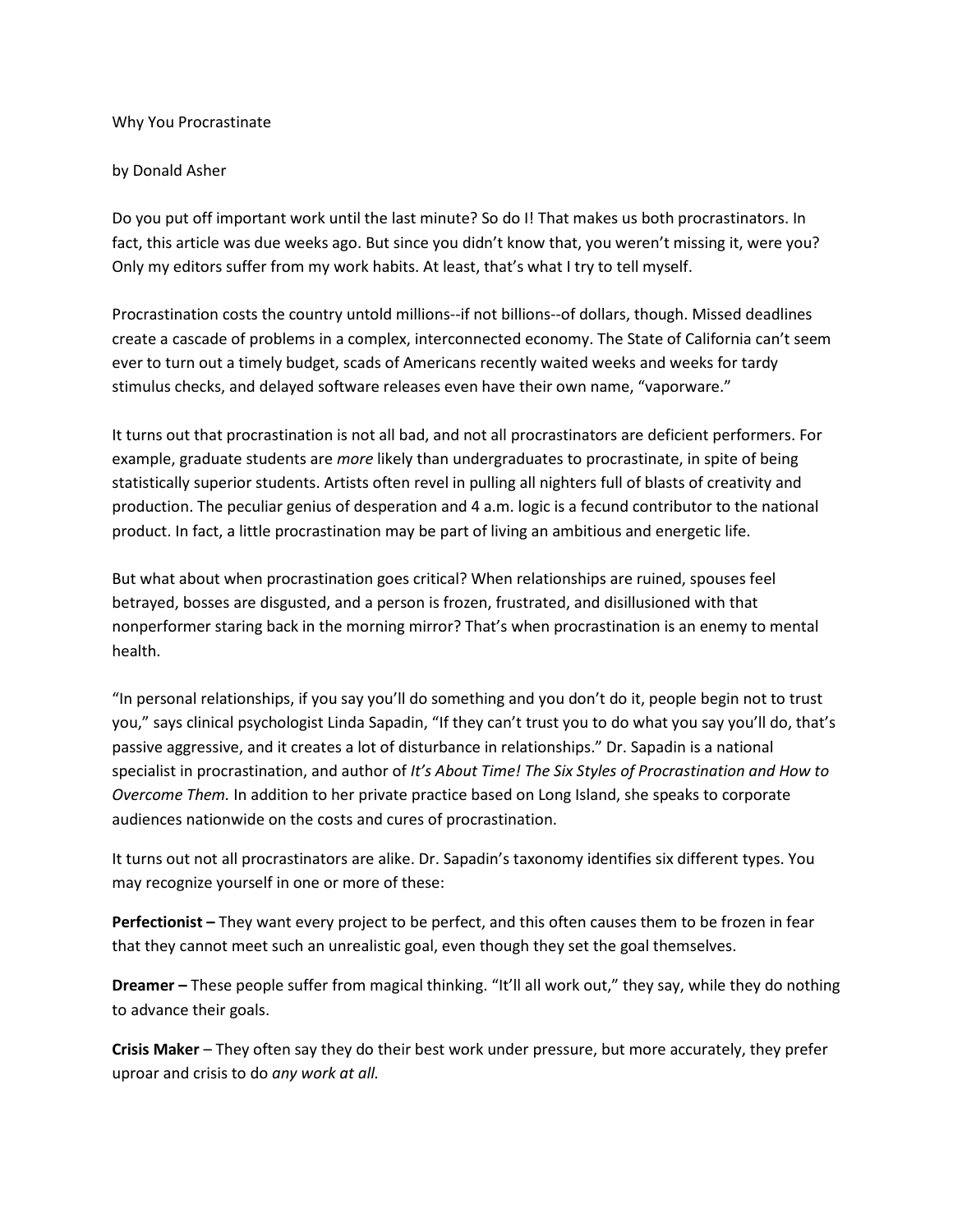**Worrier –** Their fears consume their thought processes and prevent any real work being done, as they imagine and dwell upon every possible scenario for disaster and failure.

**Defier –** These people may resent the assignments in the first place, and retake control over their lives by refusing to do the work in a timely and cooperative manner, or at all.

**Overdoer –** Also known as "the pleasers," these people can't say no, and so take on more and more responsibility without any reasonable expectation of being able to deliver on their obligations.

One of the more fascinating findings in the research literature about procrastinators is that time management training doesn't really help. Procrastinators know perfectly well how to manage time; they just don't want to do their work that way! When Dr. Sapadin was considering writing her book, "All the existing books had to do with time management or getting organized, but for most people it [procrastination] related to some glitch in their personality style," she says. So procrastinators have to change their thinking, rather than improve their knowledge of time management techniques. For more on this, check out Dr. Sapadin's web site at [www.psychwisdom.com.](http://www.psychwisdom.com/)

For example, the perfectionist has to tell herself, "This doesn't have to be perfect. Good enough is just fine. It is more important to be done on time than to do a perfect job. Perfection is unattainable anyway, and it's not what my boss or professor wants."

The crisis maker may need to tell himself, "I don't really do my best work under pressure. That's just a habit I have. I can do more work if I start sooner, and I'll probably find that some of that work is just as creative and interesting as the work I might do under pressure."

It is this sort of cognitive reprogramming that leads to change.

Procrastination is extremely common in academic settings. In fact, the overwhelming majority of students procrastinate. The APA has a guide for educators on how to deal with different types of procrastinating students, *Counseling the Procrastinator in Academic Settings.* 

It turns out that procrastination is, in fact, a time management technique! When it's not a destructive force, it allows workers to be hyperproductive in bursts. It's an antidote to that old maxim, "The assignment expands to fill the available time." It's a way to contain an assignment within a smaller block of time.

To see how procrastination works when it is a force for good, I decided to interview some top students about their work habits. The following students are all top performers.

Ginger White, a McNair Scholar and a senior at IUPUI in Indianapolis, readily admits to procrastinating. "I do work better under pressure, and I'm easily distracted. Little things get in the way, until the deadline gets near." For the final push, though, she says she gathers all the books and reference materials she needs to do the assignment. "Then, I sit there. I don't care how long it takes. I sit there. I'm in the zone,